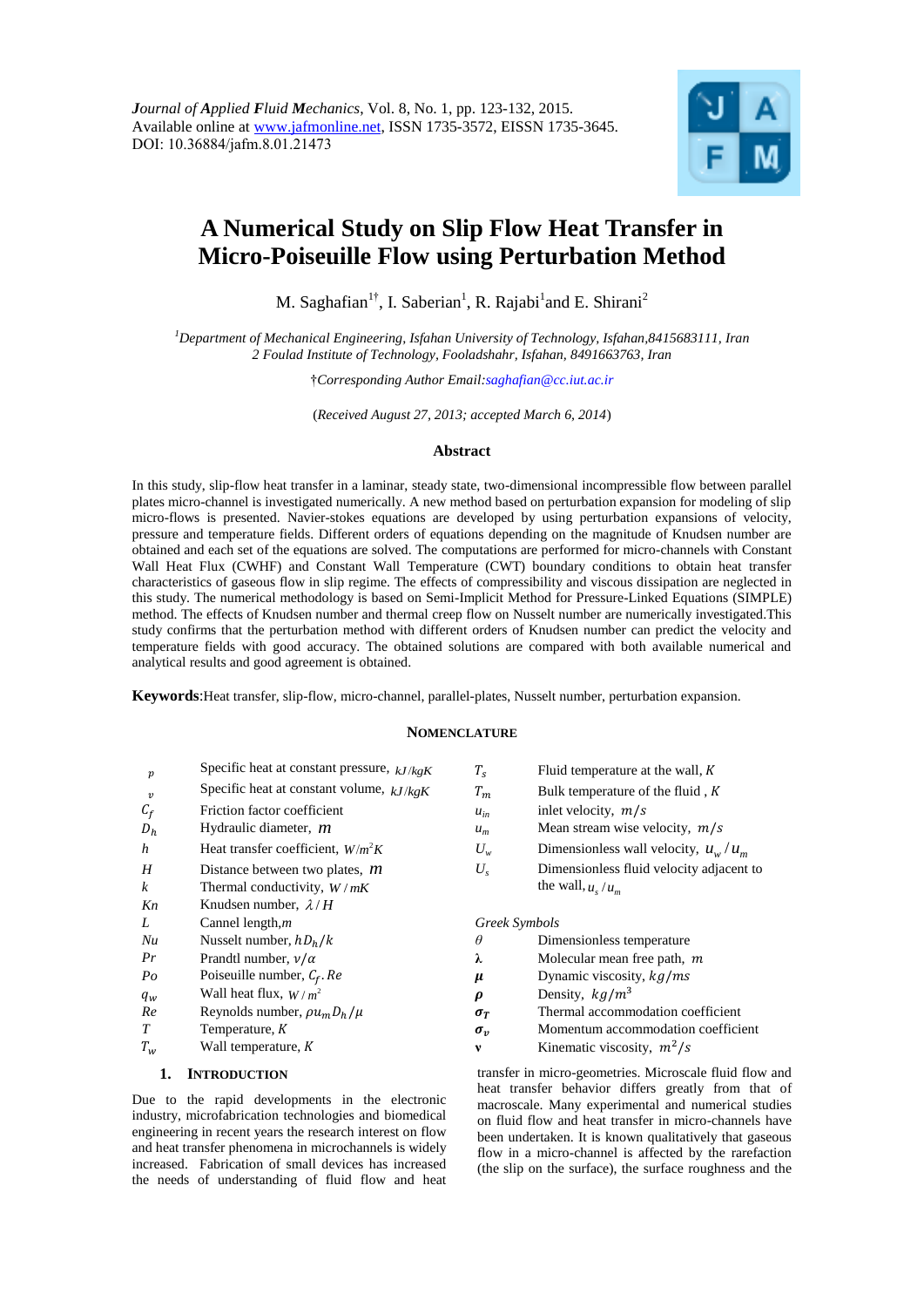compressibility effects separately or simultaneously. Rarefaction takes place by either the size or pressure of a fluid system decreases resulting in a mean free path of the fluid molecules that is comparable to the characteristic length of the system itself. In such cases, discontinuities between the fluid and the solid surface, as well as other noncontinuum behavior begin to develop. The very first parameters that are affected by rarefaction are velocity slip and temperature jump. Further Kn number, the ratio of mean free path to the length characteristies of the flow, increases in the fluid systems cause requirement of higher order and more sophisticated models for sheer stress and heat flow.

Navier-stokes-based fluid dynamics solvers are often inaccurate when applied to Micro Electro Mechanical Device (MEMS). This inaccuracy stems from the calculation of molecular transport effects, such as viscous dissipation and thermal condition, from bulk flow quantities, such as mean velocity and temperature. The approximation of microscale phenomena using macroscale information fails as the characteristic length of the gaseous flow gradients (l) approaches the average distance traveled by molecules between collisions.

Four different flow regims are observed based on the value of the Knudsen number, continuum flow for  $Kn \leq$ 0.001; slip flow regime for  $0.001 \leq Kn \leq 0.1$ ; transition regime for  $0.1 \leq Kn \leq 10$  and free molecular regime for  $Kn$  > 10 (Beskok and Kardianakis (1994)). Kn determines the degree of rarefaction and the degree of the validity of the continuum approach. As Kn increases, rarefaction effects become more important, and eventually the continuum approach breaks down. Palm (2001), Sobhan andGarimella (2001) and Obot (2002) reviewed the experimental results in the existing literature for the convective heat transfer in microchannels. Morini (2004)presents an excellent review of the experimental data for convective heat transfer in microchannels. Barron et al. (1996) and Barron et al. (1996) extended the Graetz problem to slip-flow and developed simplified relationships to describe the effect of slip-flow on the convection heat transfer coefficient. Ameel et al. (1997) analytically treated the problem of laminar gas flow in micro tubes with a constant heat flux boundary condition at the wall assuming a slip flow hydrodynamic condition and a temperature jump thermal condition at the wall. They found that the fully developed Nusselt number decreased with Knudsen number. Tunc and Bayazitoglu (2001)investigated steady laminar hydrodynamically developed flow in microtubes with uniform temperature and uniform heat flux boundary conditions using the integral technique. They included temperature jump condition at the wall and viscous heating within the medium. Aydin and Aydin and Avci (2001)studied laminar forced convective heat transfer of a Newtonian fluid in a microchannel between two parallel plate analytically. Sparrow and Line(1962) examined laminar heat transfer in microtubes under slip-flow conditions and Inman (1964)investigated laminar slip-flow heat transfer in a parallel-plate channel with uniform wall heating and cartesian a formula for calculation of<br>Nusselt number in this condition. Also Nusselt number in this condition. Also Hadjiconstantinou and Simek (2002) investigated the constant-wall-temperature convection heat transfer

characteristics of a model gaseous flow in twodimensional micro and nano-channels under hydrodynamically and thermally fully developed conditions.They covered both the slip flow regime and most of the transition regime. Their results shown that the slip flow prediction is in good agreement with the DSMC results for  $Kn \leq 0.1$ . They also show that the Nusselt number decreases monotonically with increasing Knudsen number in a fully accommodating case, both in slip flow and transition regimes.

The aim of the present study is to present a new method for modeling the slip velocity and temperature jump in slip flow regime. For this purpose we numerically investigate rarefied gas flow in a microchannel between two parallel plates. Both the CWHF and CWT thermal boundary conditions are applied at the wall. The governing equations are solved in conjunction with the velocity slip and temperature jump to account for rarefaction effects in slip flow regime. Three-term perturbation expansions of velocity, pressure and temperature are used for developing of governing equations. The equations with different orders of Knudsen number are obtained. These equations are solved using SIMPLE algorithm. We compare Poiseuille number and Nusselt number with the results obtained by others.

# **2. PROBLEM DESCRIPTION**

The computations are performed a micro-channel with constant heat flux (CWHF) and constant wall temperature (CWT) boundary conditions. We<br>investigate hydrodynamically and thermally hydrodynamically and thermally developing, steady state, laminar, incompressible twodimensional flow with constant properties. The flow of gas is considered through two horizontal parallel-plates of length L that are a distance H apart and a cartesian coordinate system as shown in Fig. 1. The effects of compressibility and viscous dissipation are neglected due to low speed flows associated with micro-channel. A Channel length (L) is chosen much larger than its height to ensure the thermally and hydrodynamically fully developed flow condition at the channel exists. As shown in Fig. 1, the velocity and temperature profiles are uniform at inlet of the channel and are based on  $Re = 1$ . For constant and uniform heat flux boundary condition, Nitrogen is used with constant properties. For constant-wall temperature (CWT) boundary condition, air with constant properties is selected as the working fluid in the channel. Also we assumed  $\lambda$ , is constant so Knudsen number varies by changing H.



**Fig. 1. Channel geometry**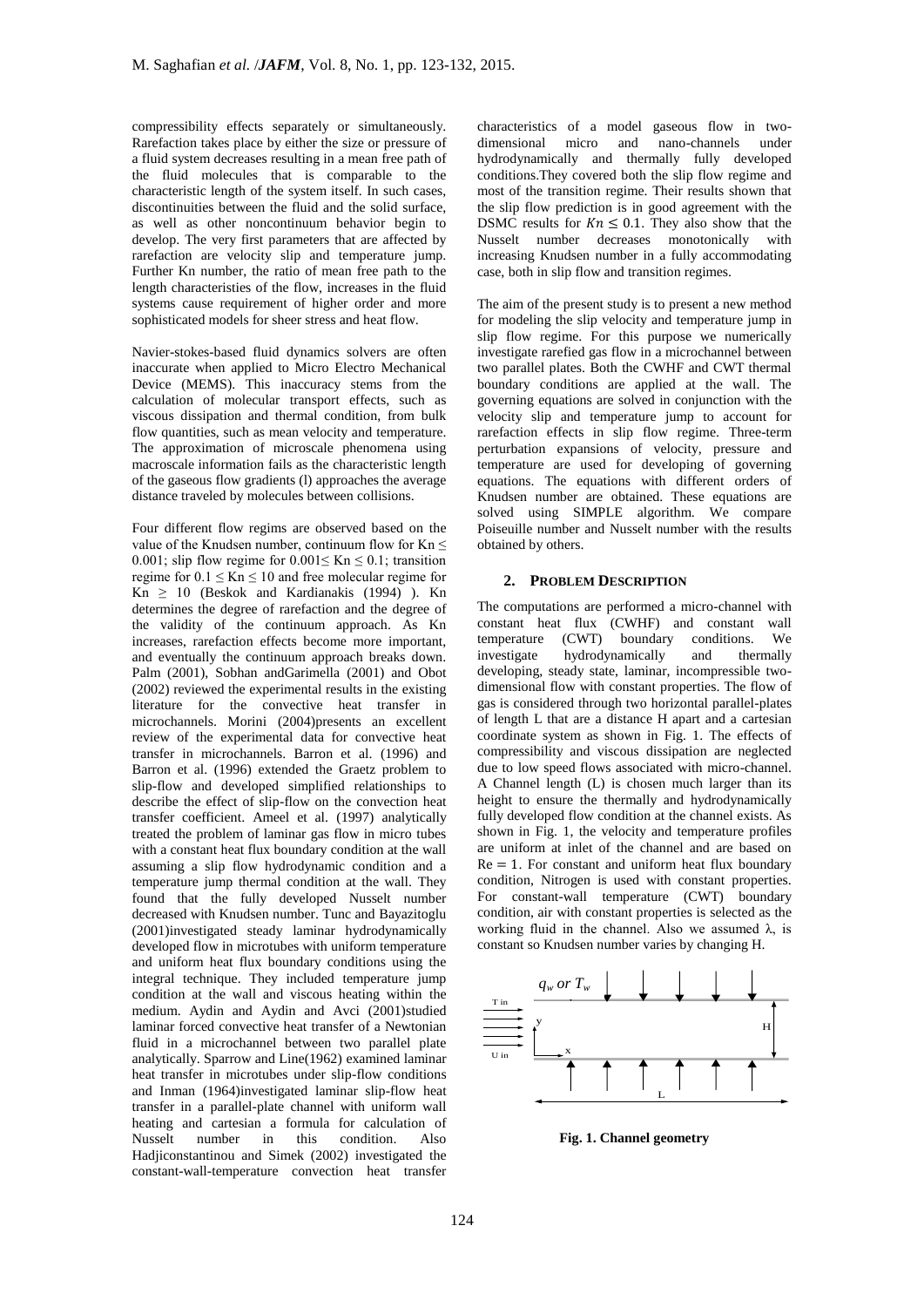# **3. PERTURBATION METHOD and NUMERICAL SOLUTION**

The macroscopic properties  $\varphi$  of the flow may be written with an asymptotic expansionas a function of the Knudsen number (Karniadakis and Beskok (2004)andQin et al. (2007)):

$$
\varphi = \varphi_0 + Kn\varphi_1 + Kn^2\varphi_2 + Kn^3\varphi_3 + \dots \n\varphi = u, v, w, P, T, \rho, \dots
$$
\n(1)

Where $\varphi_0$  corresponds to the no-slip flow, $\varphi_1$ ,  $\varphi_2$ ,  $\varphi_3$  are the first, second and third order corrections of the  $\varphi_0$ respectively. Increase of the Knudsen number, i.e. going from slip to free molecular flow regime, higher corrections of the*φ* become important. In the slip flow regime we can use Navier-Stokes equations with use appropriate velocity slip and temperature jump conditions (Karniadakis and Beskok (2004)).

In this paper, a new method for modeling of microflows is introduced. Governing equations are developed by using perturbation expansions of velocity, pressure and temperature fields. Subsequently, different orders of equations depending on the value of Knudsen number are obtained. These set of equations are discretized in two-dimensional state on a staggered grid using finite volume method. In this study three-term perturbation expansions are used. These equations are obtained for up to second order magnitude respect to *Kn*. Total algorithm of solution includes three steps and solved with the SIMPLE algorithm.

Many second-order models have been proposed either experimentally or numerically and some have proven useful in increasing the range and accuracy of the slip boundary condition representation of rarefaction. There is currently insufficient experimental data to validate the use of any particular second-order model. Presently, however, there are few analytical or numerical convective heat transfer solutions based on secondorder slip boundary condition models, and these are often presented for limited values of Knudsen number, momentum and thermal accommodation coefficients, geometry and consequently have limited applicability.

In this research we use three-term expansions and substitute these expansions into momentum and energy equations and boundary conditions, Momentum and energy equations are described as:

$$
\nabla \cdot \vec{V} = 0
$$
  
\n
$$
\rho \frac{D \vec{V}}{Dt} = -\nabla p + \mu \nabla^2 \vec{V}
$$
  
\n
$$
\rho C_p \frac{DT}{Dt} = k \nabla^2 T
$$
 (2)

Perturbation expansions of velocity  $(\vec{V} = u\hat{\imath} + v\hat{\jmath}),$ pressure and temperature fields are defined by (Karniadakis and Beskok (2004)):

$$
u = u_0 + Kn u_1 + Kn^2 u_2 + ...
$$
  
\n
$$
v = v_0 + Kn v_1 + Kn^2 v_2 + ...
$$
  
\n
$$
P = P_0 + Kn P_1 + Kn^2 P_2 + ...
$$
  
\n
$$
T = T_0 + Kn T_1 + Kn^2 T_2 + ...
$$
 (3)

By substituting these expansions in Momentum and energy equations, One can reach to three-order of

equations  $O(1)$ ,  $O(Kn)$ ,  $O(Kn^2)$  and their boundary conditions, therefore for the zeroth-order equations and their boundary conditions, we have:

$$
\rho \left[ \frac{\partial \vec{V}_0}{\partial t} + (V_0, \nabla) \vec{V}_0 \right] = -\nabla P_0 + \mu \nabla^2 \vec{V}_0
$$
  

$$
\frac{\partial T_0}{\partial t} + \nabla \cdot (T_0 \vec{V}_0) = \alpha \nabla^2 T_0
$$
 (4)

In fact the above equations are the no-slip Navier-Stokes and energy equations. The zeroth-order boundary conditions on the wall are defined as:  $U_0|_s = U_s$ 

$$
T_0|_{s} = T_w \tag{5}
$$

Where  $U_0 = u_0/u_m$  and  $u_m$  is mean stream wise velocity. The first order O(*Kn*) equations and their boundary conditions on the walls are described by:

$$
\rho \left[ \frac{\partial \vec{V}_1}{\partial t} + (\vec{V}_1 \cdot \nabla) \vec{V}_0 + (\vec{V}_0 \cdot \nabla) \vec{V}_1 \right] = -\nabla P_1 + \mu \nabla^2 \vec{V}_1
$$
\n
$$
\frac{\partial T_1}{\partial t} + \nabla \cdot (T_0 \vec{V}_1) + \nabla \cdot (T_1 \vec{V}_0) = \alpha \nabla^2 T_1
$$
\n
$$
U_1|_S = \frac{2 - \sigma_v}{\sigma_v} \left( \frac{\partial U_0}{\partial n} \right)|_S
$$
\n
$$
T_1|_S = \frac{2 - \sigma_T}{\sigma_r} \left[ \frac{2\gamma}{\gamma + 1} \right] \frac{1}{Pr} \left( \frac{\partial T_0}{\partial n} \right)|_S
$$
\n(7)

Where  $U_1 = u_1/u_m$ . Finally the second order equations  $O(Kn^2)$  are presented as:

$$
\frac{\partial \vec{v}_2}{\partial t} + (\vec{v}_0. \nabla) \vec{v}_2 + (\vec{v}_2. \nabla) \vec{v}_0 + (\vec{v}_1. \nabla) \vec{v}_1
$$
\n
$$
= -\nabla P_2 + \mu \nabla^2 \vec{v}_2
$$
\n
$$
\frac{\partial T_2}{\partial t} + + \nabla \cdot (T_0 \vec{v}_2) + \nabla \cdot (T_2 \vec{v}_0) + \nabla \cdot (T_1 \vec{v}_1)
$$
\n
$$
+ \nabla \cdot (T_0 U_1) = \alpha \nabla^2 T_2
$$
\n(8)

And the boundary conditions for  $O(Kn^2)$  are defined as:

$$
U_2|_s = \frac{2 - \sigma_v}{\sigma_v} \left[ \frac{\partial U_1}{\partial n} + \frac{1}{2} \frac{\partial^2 U_0}{\partial n^2} \right]
$$
  

$$
T_2|_s = \frac{2 - \sigma_T}{\sigma_T} \left[ \frac{2\gamma}{\gamma + 1} \right] \frac{1}{Pr} \left[ \frac{\partial T_1}{\partial n} + \frac{1}{2} \frac{\partial^2 T_0}{\partial n^2} \right]
$$
 (9)

Where  $U_2 = u_2/u_m$ . Also the first and second order equations require corrections due to the velocity-slip and temperature-jump. Total algorithm of solution includes three steps: the first step is to solve Eq. (10) and (11). The second step is to solve first order equations and the third step is to solve the second order equations. The SIMPLE algorithm is used for each step. The final solution is the summation of  $U_0$ ,  $U_1$  and  $U_2$ . A three-part computer program has been provided for solving the three set of discretized equations. A uniform 300×50 staggered grid is employed for the present study. The boundary conditions at the channel inlet are:

$$
u(y)|_{x=0} = u_0(y)|_{x=0} = u_{in}
$$
  
\n
$$
u_1(y)|_{x=0} = u_2(y)|_{x=0} = 0
$$
  
\n
$$
T(y)|_{x=0} = T_0(y)|_{x=0} = T_{in}
$$
  
\n
$$
T_1(y)|_{x=0} = T_2(y)|_{x=0} = 0
$$
\n(10)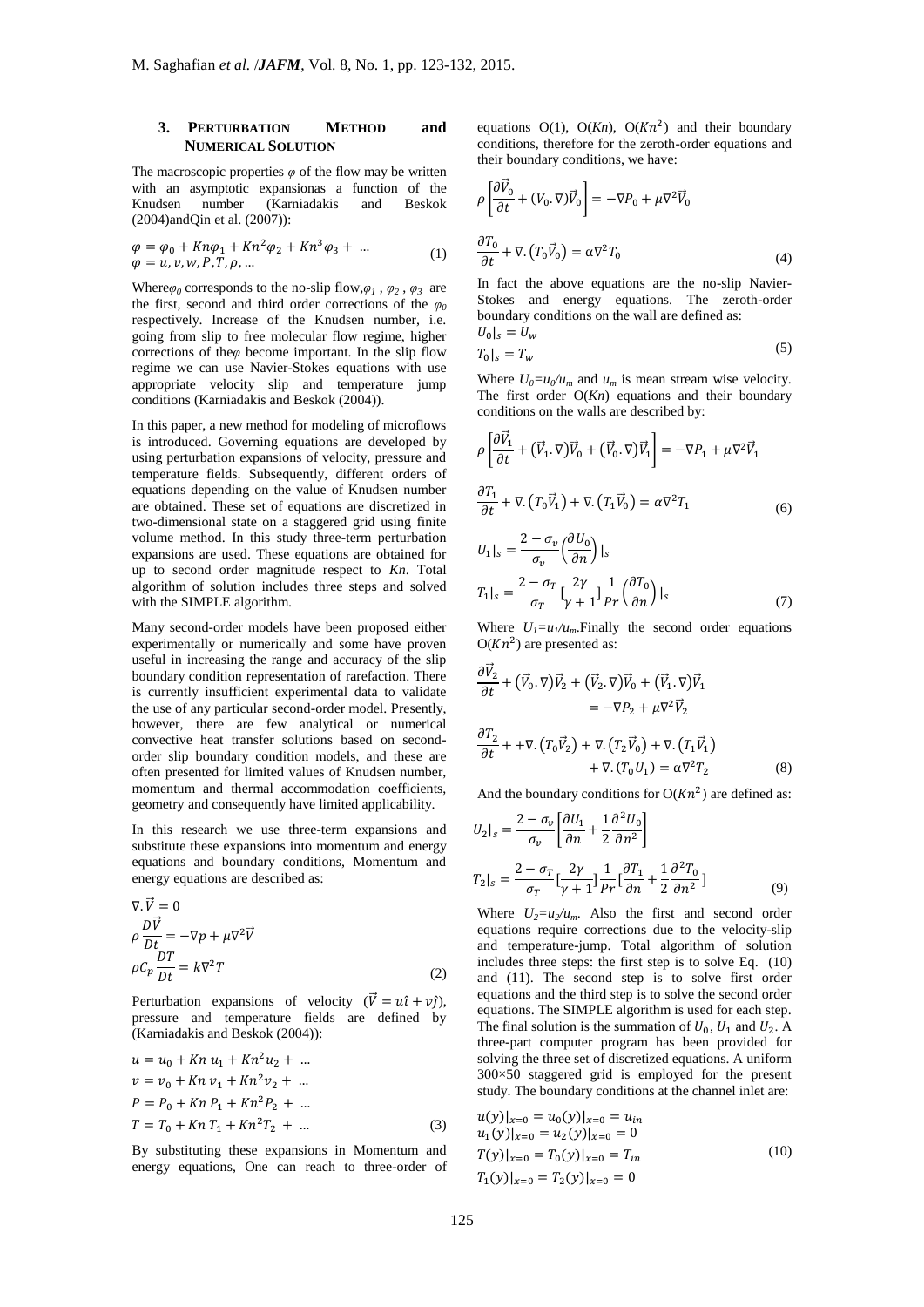# **4. ANALYTIC SOLUTIONS for FULLY DEVELOPED FLOW in CHANNEL**

#### **4.1. Poiseuille Number using Second Order Model**

At high Knudsen number, no-slip boundary condition is not a good assumption and slip boundary conditions must be used. For isothermal flows with tangential momentum accommodation coefficient  $\sigma_n = 1$ , for analytical solution we use the general second-order slip condition with the following dimensionless form (Karniadakis and Beskok (2004)):

$$
U_s - U_w = C_1 Kn \left(\frac{\partial U}{\partial n}\right) - C_2 Kn^2 \left(\frac{\partial^2 U}{\partial n^2}\right)
$$
 (11)

The  $C_1$  and  $C_2$  are the slip constant coefficients. Different researcher developed this coefficients and in Table 1some of them shown. More information is available in (Karniadakis and Beskok (2004)). The analytical slip velocity profile is obtained using momentum equation and the above slip model as follows:

$$
u(y) = \frac{-6u_m}{\left[1 + 6\frac{2-\sigma_v}{\sigma_v}(C_1Kn + 2C_2Kn^2)\right]}
$$

$$
\times \left[\left(\frac{y}{H}\right)^2 - \left(\frac{y}{H}\right) - \frac{2-\sigma_v}{\sigma_v}(C_1Kn + 2C_2Kn^2)\right]
$$
(12)

Poiseuille number for fully developed flow is:

$$
Po = Cf. Re = \frac{24}{(1 + 6C_1Kn + 12C_2Kn^2)}
$$
(13)

 $C_f$  is wall friction coefficient.

#### **Table 1 Coefficients for slip models (Karniadakis and Beskok (2004))**

| Author(s)                                   |        | <u>ل</u>  |
|---------------------------------------------|--------|-----------|
| Cercignani (Cercignani and Daneri 1963)     | 1.1466 | 0.9756    |
| Revised Cercignani (Hadjiconstantinou 2003) | 1.1466 | 0.647     |
| Deissler (1964)                             |        | 9/8       |
| Hisa and Domoto (1983)                      |        | 0.5       |
| Schamberg (1947)                            |        | $5\pi/12$ |
| Maxwell (Kennard 1938)                      |        |           |
| General form                                |        | 0 5       |

# **4.2 Analytical Solution using the Perturbation Methods for the Fully Developed Flow**

For the fully developed flow,  $v=0$ ,  $u=u(y)$  and  $P=P(x)$ . Therefore:

$$
v_0 = v_1 = v_2 = 0
$$
  
\n
$$
u_0 = u_0(y), u_1 = u_1(y), u_2 = u_2(y), ...
$$
  
\n
$$
P_0 = P_0(x), P_1 = P_1(x), P_2 = P_2(x), ...
$$
\n(14)

Hence, different orders of tangential momentum equations are solved with the corresponding boundary conditions. For incompressible flow, slip does not change the flow rate. That is:

$$
\dot{m} = \dot{m}_0 \,, \quad \dot{m}_1 = \dot{m}_2 = 0 \tag{15}
$$

For fully developed region we solve momentum equations using perturbation expansion for every order of *Kn*, sothe zeroth order of velocity and its corrections become:

$$
u_0(y) = -6u_m \left[ \left( \frac{y}{H} \right)^2 - \left( \frac{y}{H} \right) \right]
$$
  
\n
$$
u_i(y) = \left( -6 \frac{2 - \sigma_v}{\sigma_v} \right)^{i-1} \times \left( i - 1 + 6 \frac{2 - \sigma_v}{\sigma_v} \right)
$$
  
\n
$$
\times u_m \left\{ 6 \left[ \left( \frac{y}{H} \right)^2 - \left( \frac{y}{H} \right) \right] + 1 \right\} \quad i \ge 1
$$
\n(16)

*i* is level or order number in perturbation expansion. The final slip velocity profile is obtained by substituting the Eq. (16) into the perturbation expansion of the velocity:

$$
u(y) = \sum_{i=0}^{n} u_i(y)(Kn)^i
$$
  
= 
$$
\left( \frac{-6u_m}{\left[ 1 + 6 \frac{2 - \sigma_v}{\sigma_v} (Kn - Kn^2) \right]} \right)
$$
  

$$
\times \left[ \left( \frac{y}{H} \right)^2 - \left( \frac{y}{H} \right) - \frac{2 - \sigma_v}{\sigma_v} (Kn - Kn^2) \right]
$$
 (17)

We use  $C_1$  and  $C_2$  for investigate effects of this coefficients on the analytical solution of Perturbation Method and compare with results of other researcher. If we use Eq.(17) to obtain Poiseuille number, the result is Eq.(13) with  $C_1 = 1$  and  $C_2 = -0.5$ .

#### **5. NUMERICAL RESULTS AND DISCUSSION**

To assure that each numerical result is sufficiently accurate, grid resolution studies have been performed for each Po and Nu. Fully developed Nu and Po number for  $Re = 1$ ,  $Pr = 0.7$  and  $Kn = 0.06$ , obtained from different grids, are shown in Table 2. For these results we used slip-coefficients that proposed by Hisa and Domoto (Karniadakis and Beskok (2004)). As shown in Table 2, a grid with  $300 \times 50$  resolution, is suitable, thus the following results are based on this grid size.

**Table 2. Grid study results** 

| Grid resolution | Nu    | Po     |
|-----------------|-------|--------|
| $200 \times 20$ | 6.193 | 17.629 |
| $300 \times 30$ | 6.218 | 17.694 |
| $300 \times 50$ | 6.236 | 17.735 |
| $400 \times 60$ | 6.237 | 17.737 |

#### **5.1 Hydrodynamics**

#### *5.1.1 Comparison Analytical Solution with Numerical Solution using Perturbation Method*

As mentioned and shown in Fig.1, the velocity and temperature profiles are uniform at inlet of the channel. In Fig. 2, Dimensionless form of the no-slip velocity profile and the velocity corrections are compared with the analytical solution at once of the sections that the flow is fully developed .As shown, good agreement isfound between the analyticaland numerical results. In Fig.3, the slip velocity, no-slip velocity and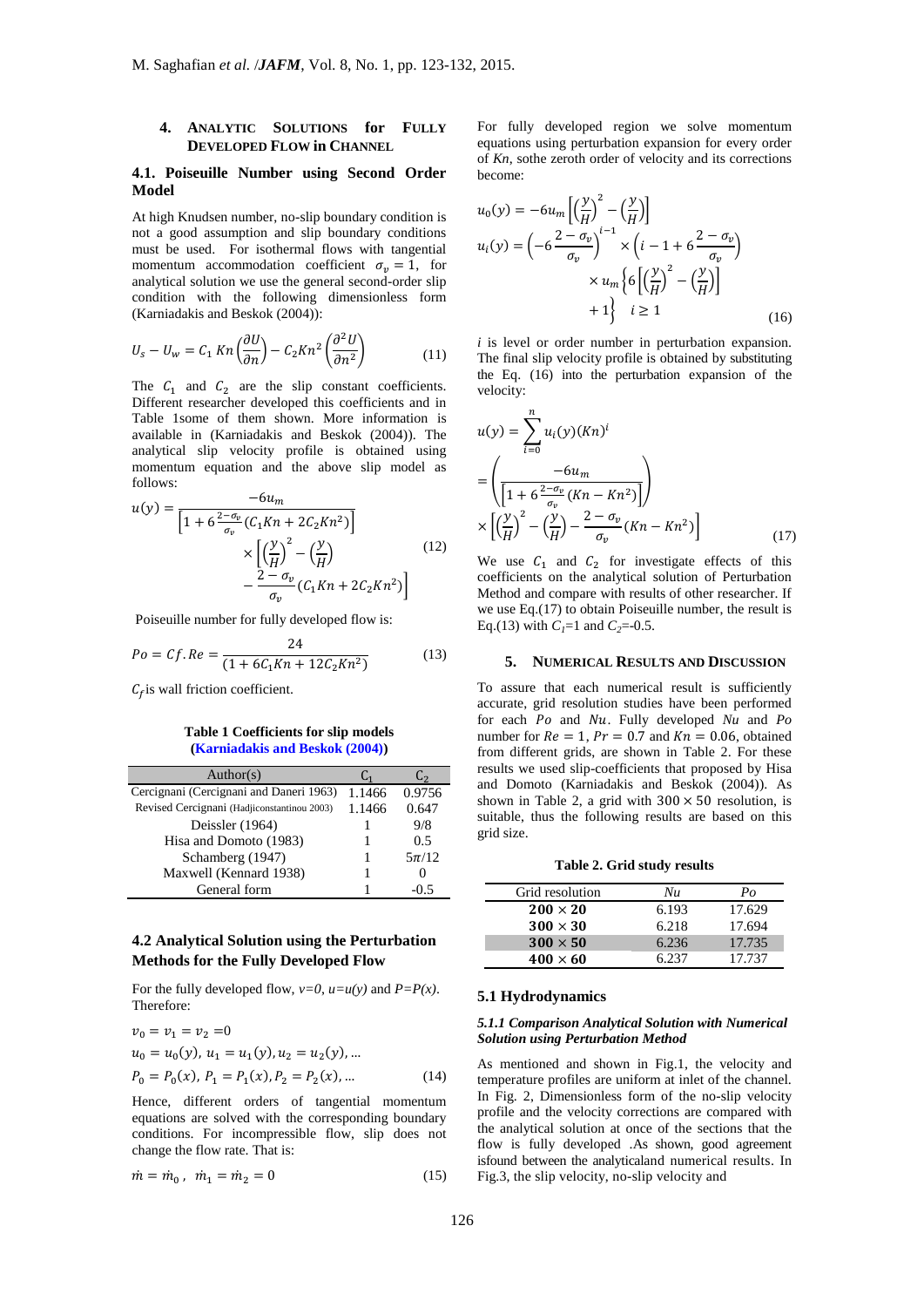

**Fig. 2. Zeroth, first and second order of corrections velocity**

correctional velocities are compared. Zeroth order of velocity or noslip boundary condition velocity profile  $(U_0)$  is corrected by first order  $(U_1)$  and second order (*U<sup>2</sup>* ) corrections to obtain slip velocity profile (*U*).

#### *5.1.2 Comparison Analytical and Numerical Solution with other Slip Models*

In Fig. 4, the slip and no-slip fully developed velocity profiles obtained by the numerical solution (using perturbation method) and slip velocities obtained by the Eq. (12) are shown. Good agreement isfound between the results. For a better comparison between the perturbation method results and the results produced by different slip models, Fig. 5 shows normalized slip



**Fig.3. Fully developed dimensionless slip velocity profile, no-slip velocity and correctional velocities for** *Kn***=0.06.**



**Fig. 4. Slip and no-slip velocities for** *Kn***=0.06.**

velocities at the channel walls versus the Knudsen number. If we use only the first order perturbation expansions ( $\varphi = \varphi_0 + Kn \varphi_1$ ), the slip velocity is overpredicted as Knudsen number increased. Also, if we use first and second order perturbation expansions  $(\varphi = \varphi_0 + Kn\varphi_1 + Kn^2\varphi_2)$ , with  $C_1 = 1$  and  $C_2 = -0.5$  the slip velocity is underpredicted as Knudsen number is increased. However, if we use other slip coefficients such as those proposed by Hisa and Domoto, the model is more reliable compared to other available data. Numerical results of perturbation method deviate from the other results as  $\overline{K}n$  is increased. This reveals that more corrections are needed in the perturbation method as *Kn* is increased.

In Fig. 6 the result of numerical solution for *Po* and analytical solution using Eq. (13) for all slip coefficients that presented in(Karniadakis and Beskok (2004)) are shown. In Fig.6 it is shown that fully developed *Po* with Diessler's slip coefficients has a good agreement with corresponding analytical solutions. Also it is seen that *Po* decreases with increasing in *Kn*.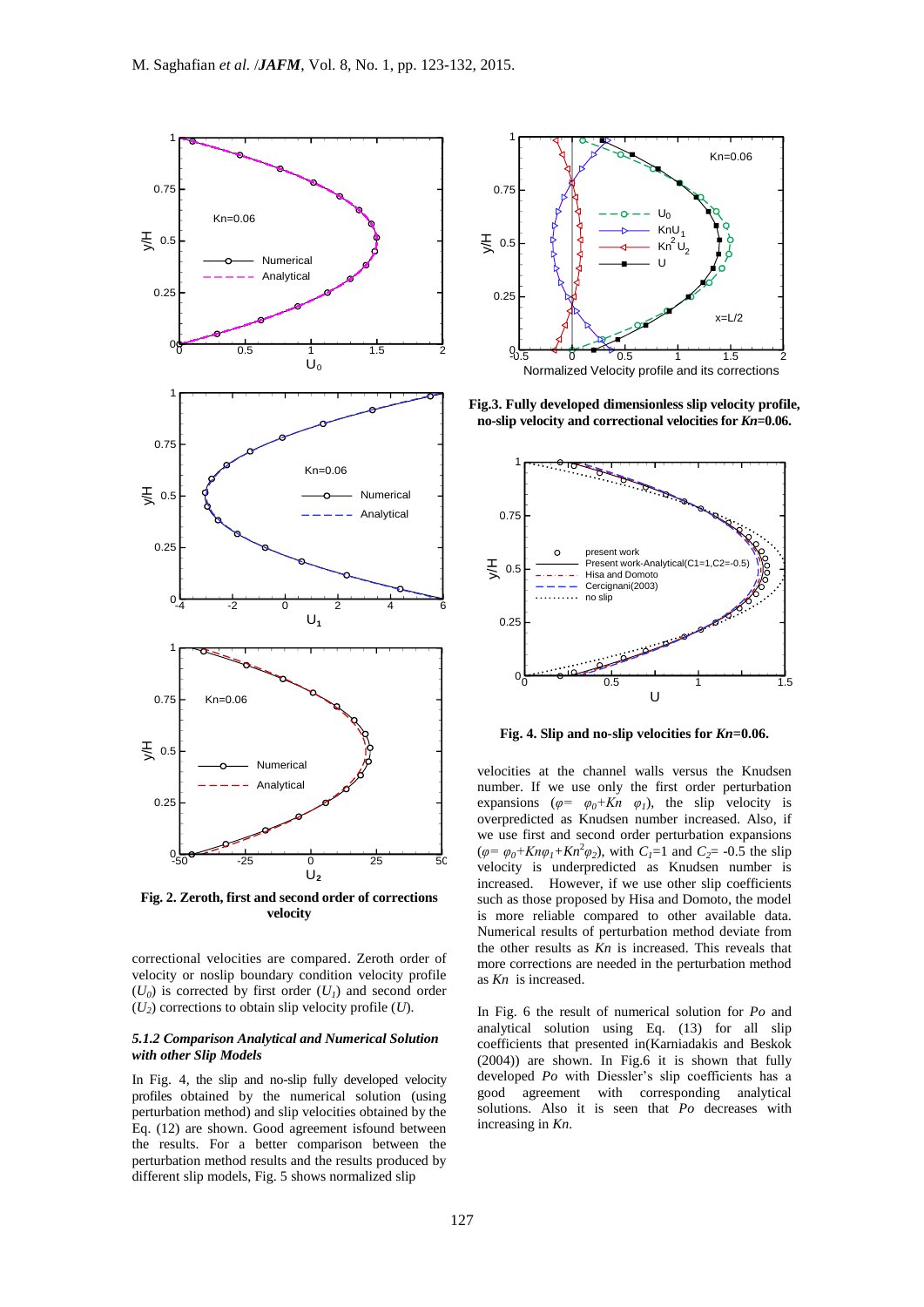

**Fig. 5. Dimensionless slip velocity versus** *Kn* **for the Poiseuille flow.**



**Fig. 6. Variation of fully developed** *Po***with Knudsen number, for** *Re***=1.**

#### **5.2. Heat Transfer**

#### *5.2.1. Constant Wall Heat Flux Boundary Condition(CWHF)*

The zeroth to second order perturbation equations for Constant Wall Heat Flux (CWHF) with  $C_1=1$  and  $C_2$ = -0.5 are solved numerically using SIMPLE algorithm. Finally the total temperature  $(T = T_0 +$  $KnT_1 + Kn^2T_2$  is calculated. Dimensionless temperature profiles that are defined in Eq. (18) for jump and no-jump conditions are shown in Fig.7.This figure is for a section that the flow is thermally fully developed

$$
\theta = \frac{(T_w - T)}{(T_w - T_m)}\tag{18}
$$

In Fig.8, Nusselt numbers obtained with different models and for different *Kn* are shown and compared with results of Aydinand Avci (2007) and Inman(1964). Then different proposed values for  $C_2$  when  $C_1 = 1$  are



**Fig.7. Fully developed dimensionless temperature**  profiles for slip and no-slip conditions for  $Re = 1$ ,  $Pr = 0.7$  and  $Kn = 0.06$ 

tested. The results are in Fig.8 and Table 3. It is found that for low *Kn,* there is a good agreement between *Nu* that obtained in present study and *Nu* values obtained by Aydinand Avci (2007) and Inman (1964). When *Kn*  increases, the difference between *Nu* obtained in this study and other results is increased.Fig.8 demonstrates that *Nu* decreases with increased of *Kn*.



**Fig. 8. Variation of fully developed** *Nu* **for CWHF**  case with  $Kn$  when  $Re = 1$ ,  $Pr = 0.7$ 

Figure 9 shows that the local Nusselt number decreases when proceeding along the channel. In this figure, it is shown that Nusselt number decreases rapidly at inlet of the channel and then tends to a constant value and this is show developing of flow.  $(\partial T/\partial y)|_w$  And  $(T_w - T_m)$  both decrease rapidly near the inlet of channel but  $(\partial T/\partial y)|_w$  decrease much more rapidly than  $(T_w - T_m)$ , so Nusselt number decreases at first. One can understand from Fig.9 that if *Kn* increases then thermal entry length increases. It is noticeable that this Figure is for *Re* = 1 and we can expect larger thermal entry length in larger Reynolds numbers.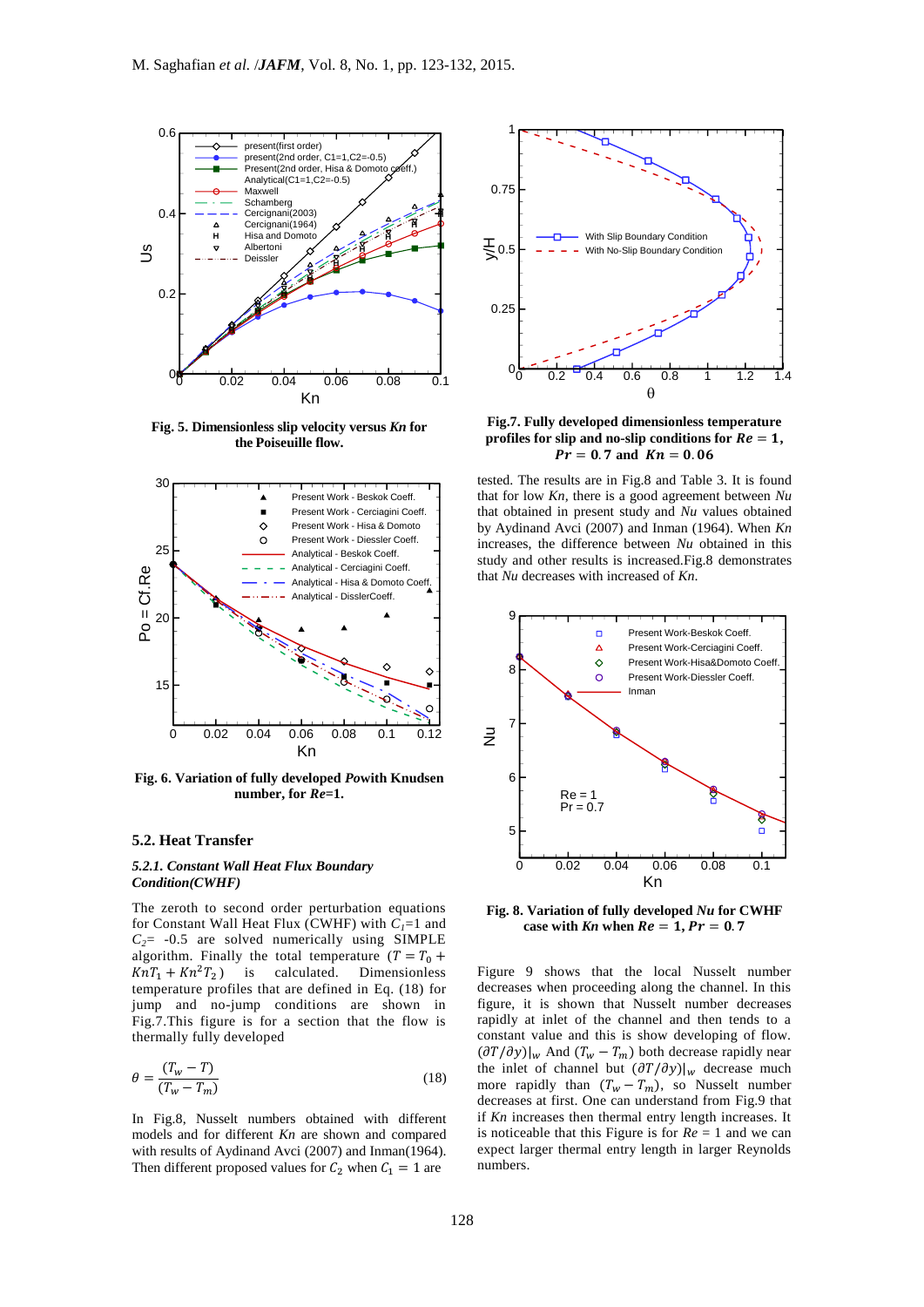| Kn   | Present work Nu<br>number<br>using Beskok<br>Coeff. | Present work Nu<br>number using<br>Cercignani<br>Coeff. (1964) | Present work Nu<br>number using<br>Hisa&Domoto<br>coeff. (1983) | Present work Nu<br>number using<br>Diessler Coeff.<br>(1964) | $Nu$ number<br>Inman. (1964) | $Nu$ number<br>Aydin. (2007) |
|------|-----------------------------------------------------|----------------------------------------------------------------|-----------------------------------------------------------------|--------------------------------------------------------------|------------------------------|------------------------------|
| 0.0  | 8.241                                               | 8.241                                                          | 8.241                                                           | 8.241                                                        | 8.235                        | 8.236                        |
| 0.02 | 7.493                                               | 7.546                                                          | 7.508                                                           | 7.518                                                        | 7.505                        | 7.5                          |
| 0.04 | 6.784                                               | 6.847                                                          | 6.841                                                           | 6.871                                                        | 6.849                        | 6.842                        |
| 0.06 | 6.147                                               | 6.296                                                          | 6.237                                                           | 6.293                                                        | 6.272                        | 6.262                        |
| 0.08 | 5.563                                               | 5.752                                                          | 5.694                                                           | 5.777                                                        | 5.767                        | 5.756                        |
| 0.1  | 5.005                                               | 5.260                                                          | 5.209                                                           | 5.318                                                        | 5.327                        | 5.314                        |

**Table 3. Fully developed Nu values for**  $Pr = 0.7$ **,**  $Re = 1$  **for the CWHF** 



**Fig. 9. Axial variation of local** *Nu* **for CWHF case at**   $Re = 1, Pr = 0.7$ 

#### *5.2.2 Constant Wall Temperature Solution(CWT)*

Axial variation of temperature is not linear in constant wall temperature (CWT) boundary condition. Therefore axial conduction can be important for CWT cases even if the flow is thermally fully developed. The significance of streamwise conduction is generally established by the magnitude of the flow Peclet number. The Peclet number,  $Pe = Re.Pr$ , represents the ratio of the thermal energy convected to the fluid, to the thermal energy axially conducted within the fluid. A low  $Pe$ , which is common for micro flows, generally indicates that streamwise conduction effects must be considered. Since the *Pe*in microchannels as much lower than 100 the effects of axial conduction should be taken into account. In fact we except that for low *Pe*, contribution of axial conduction is considerable compared to convection heat transfer. *Nu* is lower than when axial conduction is negligible. The variation of *Nu* with *Kn*  for different values of *Pe* for Constant Wall Temperature (CWT) is shown in Fig.10, in this figure it shown that for a fixed *Pe*, *Nu* decreases as *Kn* is increased. Fig.10 shows effects of *Pe* on *Nu* in different *Kn*. This figure shows good agreement between our numerical results and results presented by Hadjiconstantinou (2003). This figure shows that the *Nu* decreases monotonically with increasing *Kn* at constant *Pe*. The effect of axial heat conduction is to increase the *Nu* throughout the slip flow regime. When rarefaction is increasing in *Kn,* velocity slip increased so convection heat transfer and *Nu* are decreased.



**Fig. 10. Variation of fully developed** *Nu* **number**  with  $Kn$  number for  $Pe = 0.2$ ,  $Pe = 1$  and  $Pe = 5$ .



**Fig. 11. Variation of thermal entrance length with Knudsen number for**  $Re = 10$ **,**  $Re = 1$ **,**  $Re = 0.1$ and  $Pr = 0.7$ 

Figure 11 shows thermal entrance length for CWT case, with increasing of rarefaction, thermal entrance length is increased. Also when  $Re$  is increased, the thermal entrance length is also increased.

Figure 12 shows dimensionless slip velocity  $(U_s)$  and temperature jump  $[(T_w - T_s)/(T_m - T_s)]$  in fully developed flow region. This figure show that velocity slip and temperature jump increasing when rarefaction is increased. Also in Fig.13dimensionless slip velocity and temperature jump for CWT case on wall across the channel are shown for *Re*=1 and *Pr*=0.7.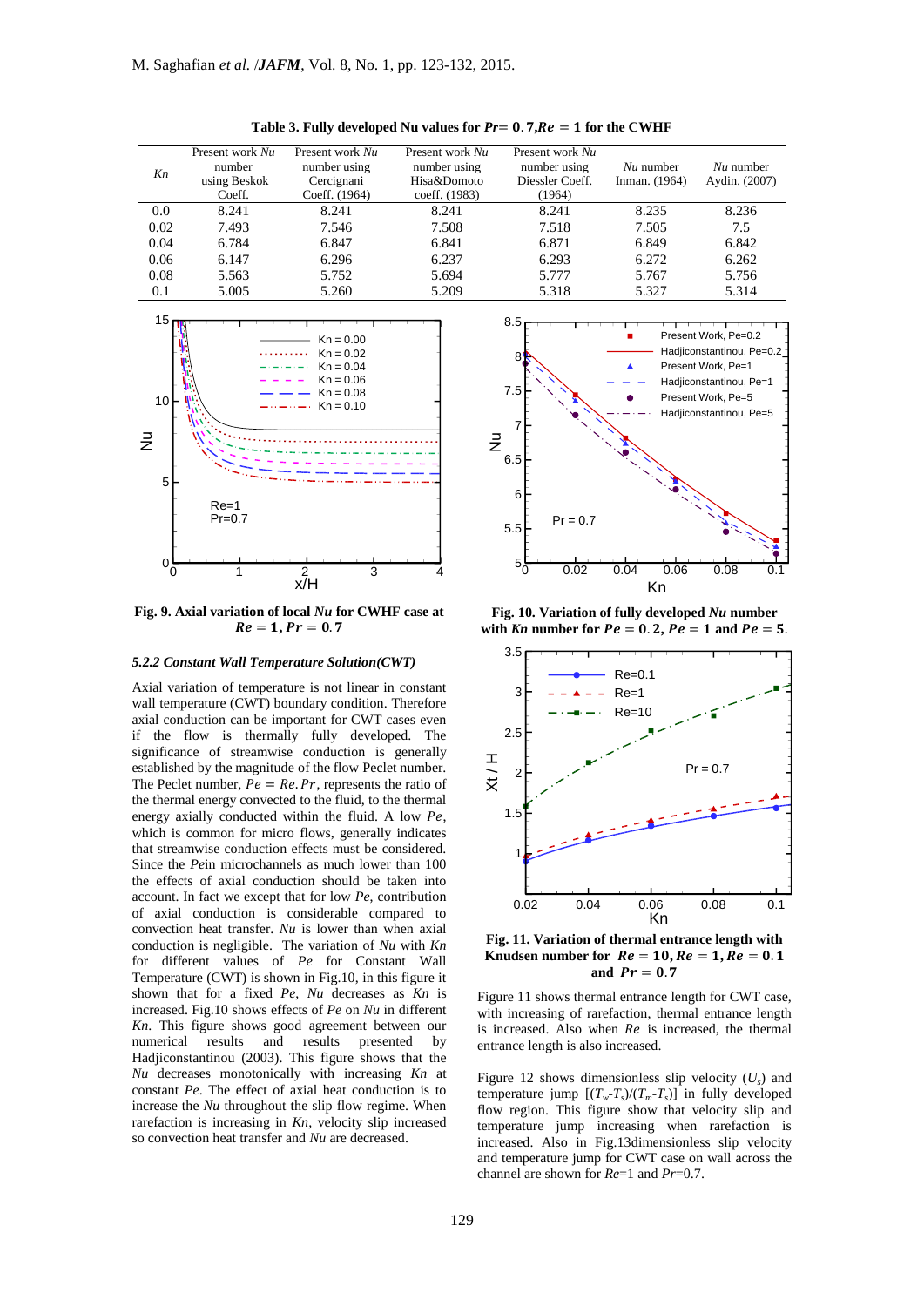

**Fig. 12. Velocity slip and temperature jump on wall for**  $Re = 1$  **and**  $Pr = 0.7$ 



**Fig. 13. Velocity slip and temperature jump on wall along the channel length**

## **5.3 The Role of the Accommodation Coefficients on Heat Transfer Rate**

Momentum and energy transfer between the gas molecules and the surface require specification of interactions between the impinging gas molecules and the surface. A detailed analysis of this is quiet complicated and requires complete knowledge of the scattering kernels. The thermal and momentum accommodation coefficient s,  $\sigma_T$  and  $\sigma_\nu$ , are defined by

$$
\sigma_T = \frac{dE_i - dE_r}{dE_i - dE_w} \quad , \quad \sigma_v = \frac{\tau_i - \tau_r}{\tau_i - \tau_w} \tag{19}
$$

 $dE_i$ ,  $dE_r$  denote energy fluxes of incoming and reflected molecules per unit time respectively and  $dE_w$ denotes the energy fluxes if the all incoming molecules had been reemitted with the energy flux corresponding to the surface temperature,  $T_w$ (Karniadakis and Beskok (2004)).



**of thermal and momentum accommodation coefficients**

The effect of accommodation coefficients on heat transfer is shown in Fig.14. *Nu* is increasing with increasing in thermal accommodation coefficient and decreasing in momentum accommodation coefficient.

## **5.4 The Effect of Thermal Creep on Flow and Heat Transfer**

Thermal creep occurs in gas flows when axial temperature gradients are applied along the channel walls Sone (2002). In channel flows, this boundary treatment induces a tangential creep velocity  $(u_c)$  in the interior gas close to the walls, such that the gas flows in the direction of the temperature gradient. The following thermal creep  $u_c$  should be added to slip velocity

$$
u_c = \frac{3}{4} \frac{\mu}{\rho T_w} \left(\frac{\partial T}{\partial x}\right)_{wall}
$$
 (20)

This case is investigated in present work when constant heat flux (CWHF) boundary condition is applied. The effects of thermal creep flow on fully developed *Po* and *Nu* are shown in Fig.15 and Fig.16 for  $Pe = 0.5$  and  $u_c/u_m = +0.25$  (that means thermal creep is in streamwise direction). The results are compared with the available results of Van Rij et al. (2007). As shown in Fig.15 and 16, if thermal creep flow has a same direction with streamwise  $(u_c > 0 \text{ or } (\partial T / \partial x)_w > 0)$ then it increases Nusselt number and decreases Poiseuille number due to increasing slip in walls.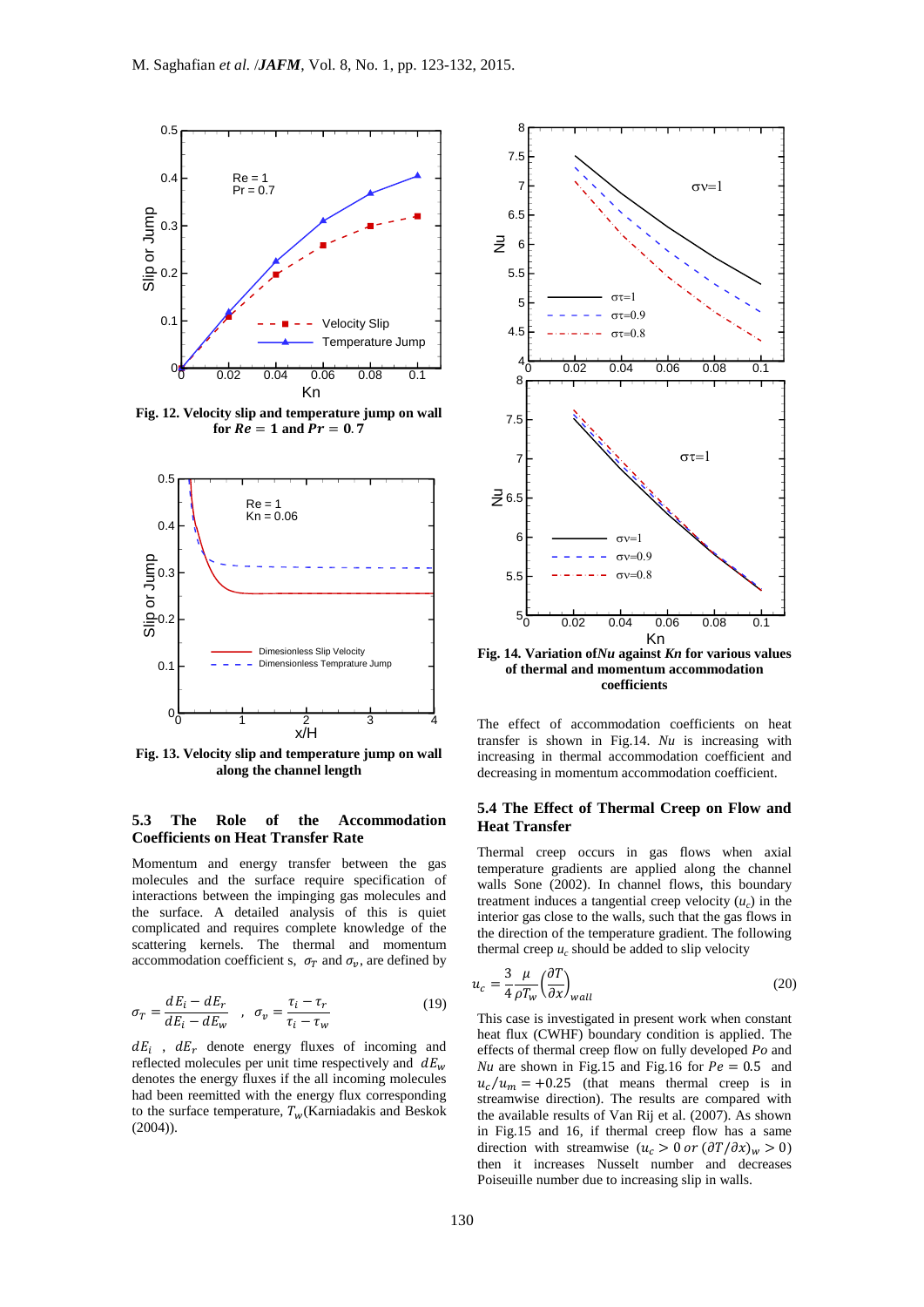

**Fig. 15. Effect of thermal creep flow on Poiseuille number for various values of Knudsen number**



Fig. 16. Effect of thermal creep flow on Nusselt **number for various values of Knudsen number**

# **6. CONCLUSIONS**

In this study slip-flow heat transfer in a laminar, steady state, two-dimensional incompressible flow between<br>parallel plates micro-channel is investigated parallel plates micro-channel is numerically using perturbation method. Both hydrodynamically and thermally developing flow cases are examined. The Poiseuille and Nusselt numbers for 2-D microchannels with both constant wall heat flux (CWHF) and constant wall temperature (CWT) thermal boundary conditions for the slip flow regime have been numerically investigated. The resulting  $P$ o, and  $Nu$ include the effects of second-order velocity slip and temperature jump boundary conditions. In this study the effects of viscous dissipation and compressibility are neglected. The interactive effect of the rarefaction on Nusselt number has been studied and found that the Nusselt number decreases when rarefaction increases. Also thermal entrance length is investigated and it is found that increasing in *Re* or *Kn,* leads to increase in thermal entrance length. For CWT case, *Pe* has a significant role in heat transfer rate, for low *Pe*, thus we should take in to account the effects of axial conduction. Effects of axial conduction increase with

decreasing *Pe* and decrease with increasing of rarefaction.

At the end, it is illustrated that when the effect of thermal creep is accounted, if thermal creep has the same direction with streemwise, since the slip velocity at the wall increases, the momentum transfer increases and so Nusselt number increase.

Finally one can conclude that perturbation method is capable to simulate slip flow heat transfer in micropoiseuille flow

#### **REFERENCES**

- Ameel, T.A., X.M. Wang, R.F. Barron, R.O. Warrington, (1997).Laminar forced convection in a circular tube with constant heat flux and slip flow, *Microscale Thermal Engineering,* 1 (4) 303–320.
- Aydin, O., M. Avci, (2007).Analysis of laminar heat transfer in micro-poiseuille flow, *International Journal of Thermal Science,* 46 30-37.
- Barron, R.F., X.. Wang, R.O. Warrington, T. Ameel, (1996).Evaluation of the eigenvalues for the Graetz problem in slip-flow, *Int. Comm. Heat Mass Transfer,* 23 (4) 563–574.
- Barron, R.F., X. Wang, T.A. Ameel, R.O. Warrington, (1997).The Graetz problem extended to slip-flow, *International Journal of Heat and Mass Transfer*, 40 (8) 1817–1823.
- Beskok, A., G.E. Karniadakis, (1994).Simulation of heat and momentum transfer in complex microgeometries, *Journal of Thermophysics Heat Transfer,* 8 355–370.
- Hadjiconstantinou, N. G., (2003).Comment on Cercignani's second-order slip coefficient, *Phys. Fluids*, Vol. 15, pp. 2352-2354,
- Hadjiconstantinou, N.G., O., Simek,(2002).Constantwall-temperature Nusselt Number in Micro and Nano Channels. *Journal of Heat Transfer*, 124, 356-364,
- Inman, R.M.,(1964) Laminar slip flow heat transfer in a parallel-plate channel or a round tube with uniform wall heating, NASA TD-2393.
- Karniadakis, G., A. Beskok, N. Aluru, ,(2004).*Microflows and Nanoflows Fundamentals and Simulations*, Springer
- Morini, G.L.,(2004).Single-phase convective heat transfer in microchannels: a review of experimental results, *International Journal of Thermal Sciences* 43631–651
- Obot, N.T.,(2002).Toward a better understanding of friction and heat/mass transfer in microchannels— A literature review, *Microscale Thermophysical Engineering*, 6 155–173.